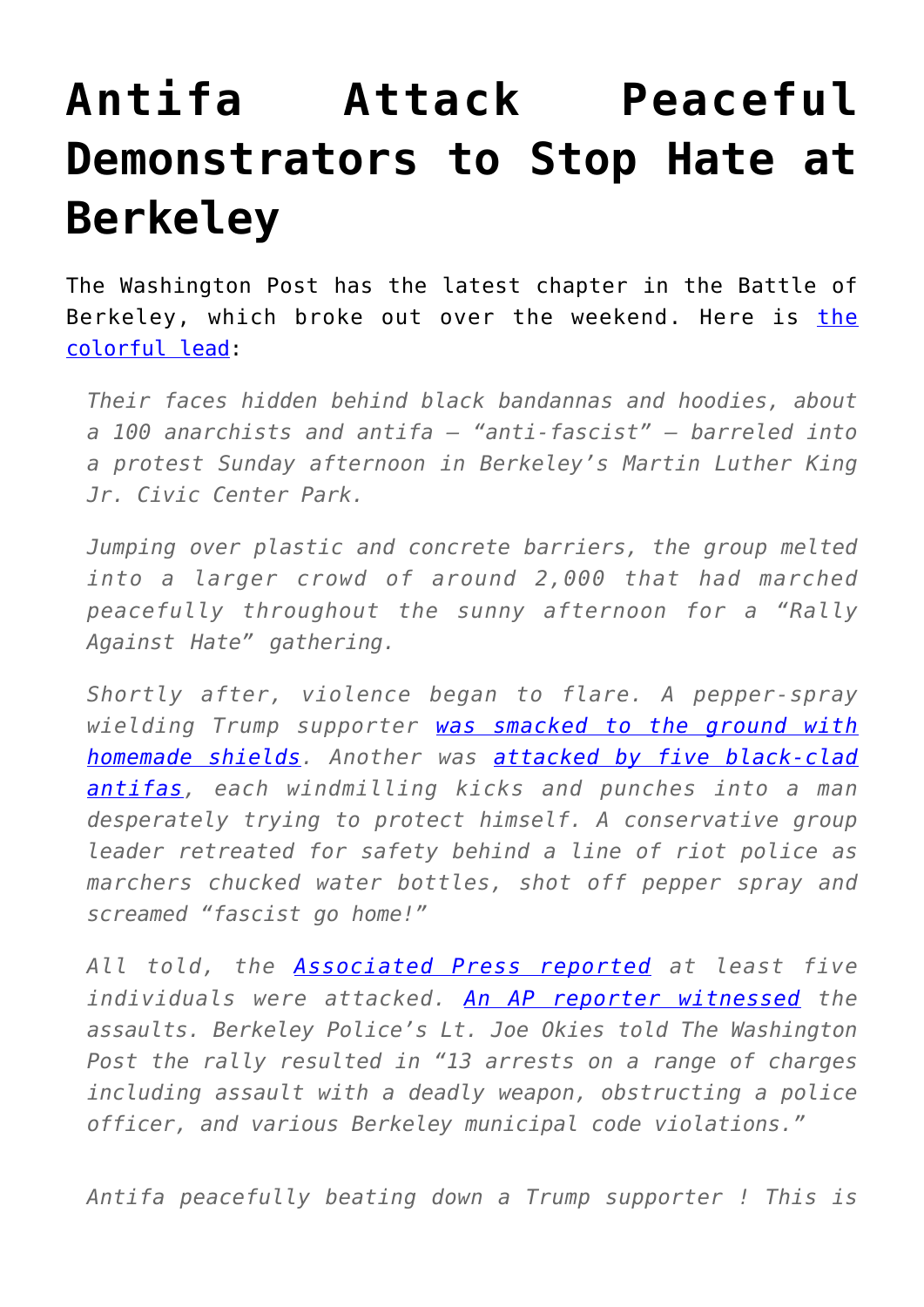*The ALTLeft! [@realDonaldTrump](https://twitter.com/realDonaldTrump) [@seanhannity](https://twitter.com/seanhannity) [#Berkeley](https://twitter.com/hashtag/Berkeley?src=hash) [pic.twitter.com/FEIq3QINAL](https://t.co/FEIq3QINAL)*

*— Oak-Town?Unfiltered™ (@hrtablaze) [August 27, 2017](https://twitter.com/hrtablaze/status/901915139057762304)*

The spasms of violence are unsurprising to anyone who has been following the tactics of these self-described "antifascists." They've been candid about their willingness to use violence to fight right wing extremism (or, rather, what they identify as right wing extremism).

"You need violence in order to protect non-violence," a 20 year-old Antifa member, Emily Rose Nauert, recently [told the](https://mobile.nytimes.com/2017/08/17/us/antifa-left-wing-faction-far-right.html?referer=https://www.google.com/) [New York Times](https://mobile.nytimes.com/2017/08/17/us/antifa-left-wing-faction-far-right.html?referer=https://www.google.com/).

What's more troubling, however, is that many intellectuals seem to approve of the group's violent tactics.

A Johns Hopkins professor recently authored a (bizarre) editorial in the Washington Post [that said](https://www.washingtonpost.com/news/made-by-history/wp/2017/08/15/charlottesville-showed-that-liberalism-cant-defeat-white-supremacy-only-direct-action-can/?utm_term=.ac1a3d8cdd91) it was time to "start throwing rocks" in the effort to defeat white supremacy.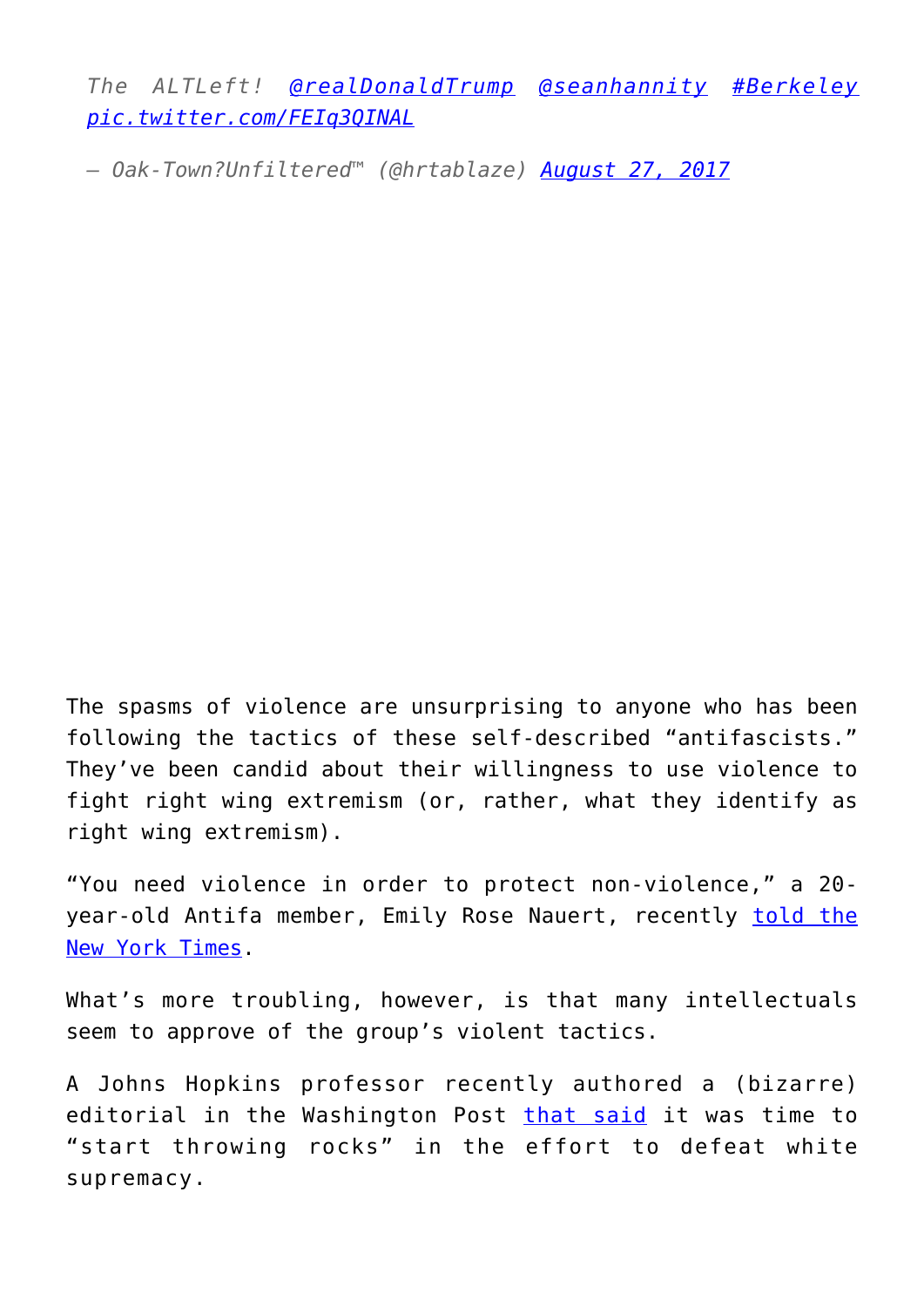While some notable progressives—such as Harvard Law professor Alan Dershowitz and Norm Chomsky— have condemned Antifa, there has been much hand-wringing over calls to denounce the group, which uses [terrorist-like tactics](https://www.intellectualtakeout.org/blog/are-antifascists-employing-crude-form-terrorism) to suppress free speech and assembly.

The same day peaceful demonstrators were attacked at Berkeley by mobs of Antifa wearing mas*k*s, the *New York Times* published an op-ed by Todd Gitlin, a professor of journalism and at Columbia**,** [defending Antifa.](https://www.nytimes.com/2017/08/28/opinion/antifa-trump-charlottesville.html?mcubz=1)

*"So far, there is a fearful asymmetry between the far right and antifa: Over the decade ending in 2016, estimates of the percentage of politically motivated killings committed by right-wing extremists range from 73 to 92 percent…. Despite the spurious rhetoric of equivalency, supporters of antifa have, to date, killed no one."*

Saying [a pox on both their houses—](https://www.intellectualtakeout.org/article/antifa-and-neo-nazis-pox-both-their-houses)those of the alt-right and the radical left—is a non-starter for many progressives, as I recently learned discussing the group with an old friend.

When I, tongue in cheek, wondered if a solution might not be to arm the alt-right and Antifa to the hilt, rent them AT&T Stadium for a couple days, and let them have it out, I received this response:

"When I read these garbage comparisons, what I'm hearing between the lines is an attempt to further normalize the altright movement by painting it as just another political end of the spectrum that we see on the left and the right," he said. "I can't understand how any rational person can compare the two."

The many people who sympathize with Antifa seem intent on making the discussion one of *degree*. Sure, Antifa might be a bit extreme, at times. But how can a group organized to oppose hate be as bad as that hate group?